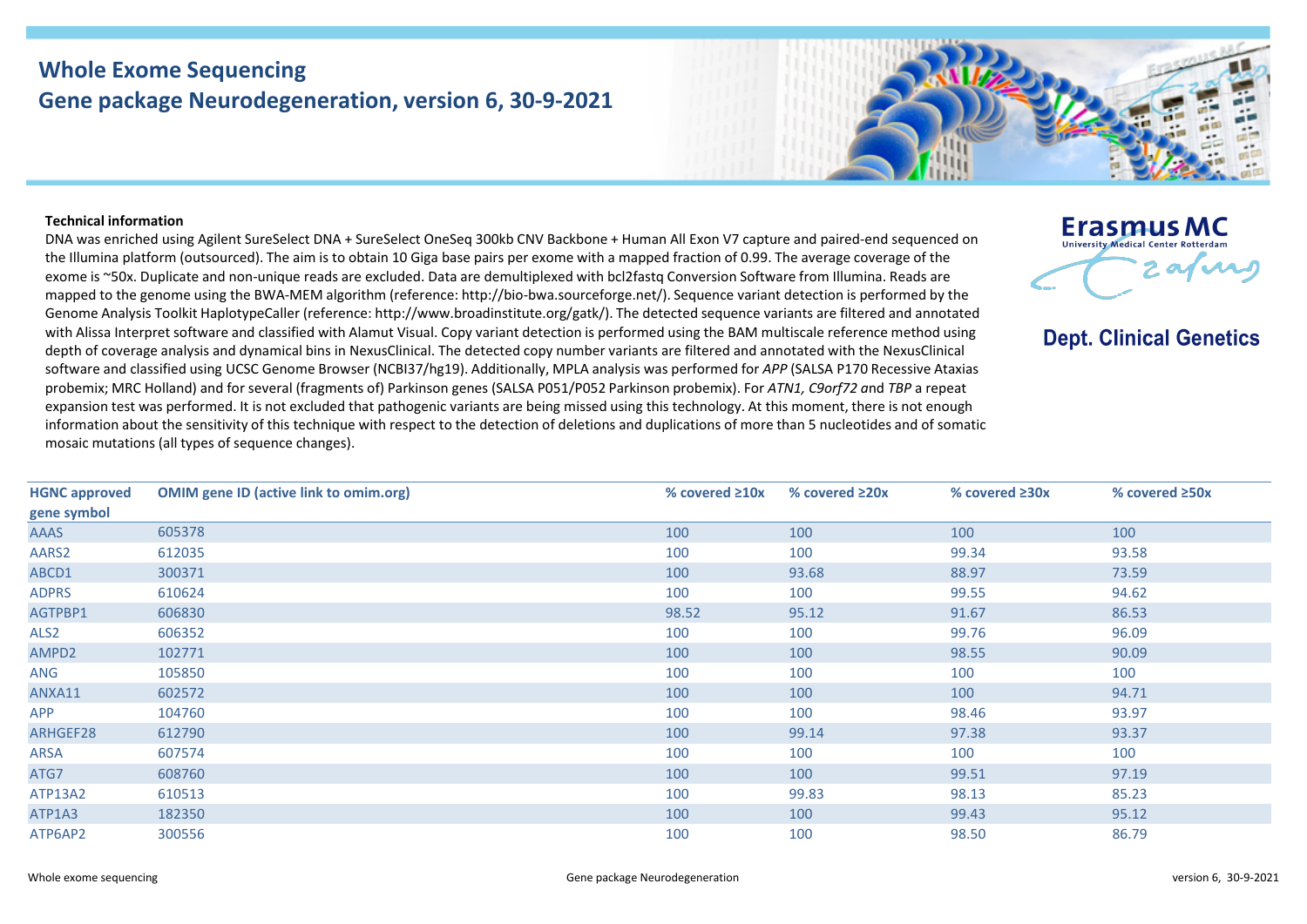| <b>HGNC approved</b> | <b>OMIM gene ID (active link to omim.org)</b> | % covered $\geq 10x$ | % covered $\geq 20x$ | % covered ≥30x | % covered ≥50x |
|----------------------|-----------------------------------------------|----------------------|----------------------|----------------|----------------|
| gene symbol          |                                               |                      |                      |                |                |
| ATP7B                | 606882                                        | 100                  | 100                  | 99.61          | 96.71          |
| <b>AUH</b>           | 600529                                        | 100                  | 100                  | 100            | 100            |
| C19orf12             | 614297                                        | 100                  | 100                  | 100            | 100            |
| C9orf72              | 614260                                        | 100                  | 100                  | 100            | 100            |
| CACNA1A              | 601011                                        | 99.96                | 98.59                | 94.57          | 79.29          |
| CAV1                 | 601047                                        | 100                  | 100                  | 98.32          | 91.58          |
| <b>CBS</b>           | 613381                                        | 100                  | 100                  | 100            | 100            |
| CHCHD10              | 615903                                        | 92.22                | 83.02                | 75.62          | 55.79          |
| CHCHD <sub>2</sub>   | 616244                                        | 100                  | 100                  | 100            | 91.44          |
| CHMP2B               | 609512                                        | 100                  | 98.68                | 83.79          | 77.80          |
| CISD <sub>2</sub>    | 611507                                        | 87.96                | 76.99                | 76.99          | 76.99          |
| CLCN <sub>2</sub>    | 600570                                        | 100                  | 100                  | 99.97          | 95.59          |
| CLN3                 | 607042                                        | 100                  | 97.96                | 91.76          | 88.85          |
| CLN5                 | 608102                                        | 93.14                | 93.14                | 87.18          | 68.93          |
| CLN6                 | 606725                                        | 100                  | 100                  | 99.35          | 92.17          |
| CLN8                 | 607837                                        | 100                  | 100                  | 100            | 100            |
| <b>CNP</b>           | 123830                                        | 99.40                | 98.29                | 98.29          | 96.31          |
| <b>COASY</b>         | 609855                                        | 100                  | 100                  | 99.80          | 94.52          |
| COL4A1               | 120130                                        | 98.87                | 97.12                | 94.05          | 85.47          |
| COL4A2               | 120090                                        | 100                  | 99.92                | 99.04          | 92.59          |
| COQ4                 | 612898                                        | 100                  | 94.33                | 84.65          | 64.60          |
| CP                   | 117700                                        | 99.05                | 99.05                | 99.05          | 98.80          |
| <b>CRAT</b>          | 600184                                        | 100                  | 99.07                | 96.76          | 92.13          |
| CSF1R                | 164770                                        | 100                  | 99.84                | 98.32          | 91.17          |
| CST <sub>3</sub>     | 604312                                        | 100                  | 97.99                | 91.87          | 82.53          |
| <b>CTSA</b>          | 613111                                        | 100                  | 99.83                | 99.83          | 94.72          |
| <b>CTSD</b>          | 116840                                        | 99.58                | 93.79                | 93.79          | 91.28          |
| <b>CTSF</b>          | 603539                                        | 94.66                | 86.86                | 86.39          | 84.35          |
| CYP27A1              | 606530                                        | 100                  | 100                  | 100            | 100            |
| DARS <sub>2</sub>    | 610956                                        | 100                  | 100                  | 100            | 97.36          |
| DCAF17               | 612515                                        | 100                  | 100                  | 99.57          | 92.53          |
| DCTN1                | 601143                                        | 100                  | 99.91                | 98.94          | 93.34          |
| DNAJC13              | 614334                                        | 100                  | 100                  | 99.87          | 98.28          |
| DNAJC5               | 611203                                        | 100                  | 100                  | 99.70          | 82.05          |
| DNAJC6               | 608375                                        | 100                  | 100                  | 100            | 97.10          |
| DNMT1                | 126375                                        | 100                  | 99.97                | 99.00          | 94.46          |
| DPYSL5               | 608383                                        | 100                  | 100                  | 99.04          | 95.60          |
| EIF2AK2              | 176871                                        | 100                  | 100                  | 99.36          | 92.52          |
| EIF2B1               | 606686                                        | 100                  | 100                  | 100            | 98.86          |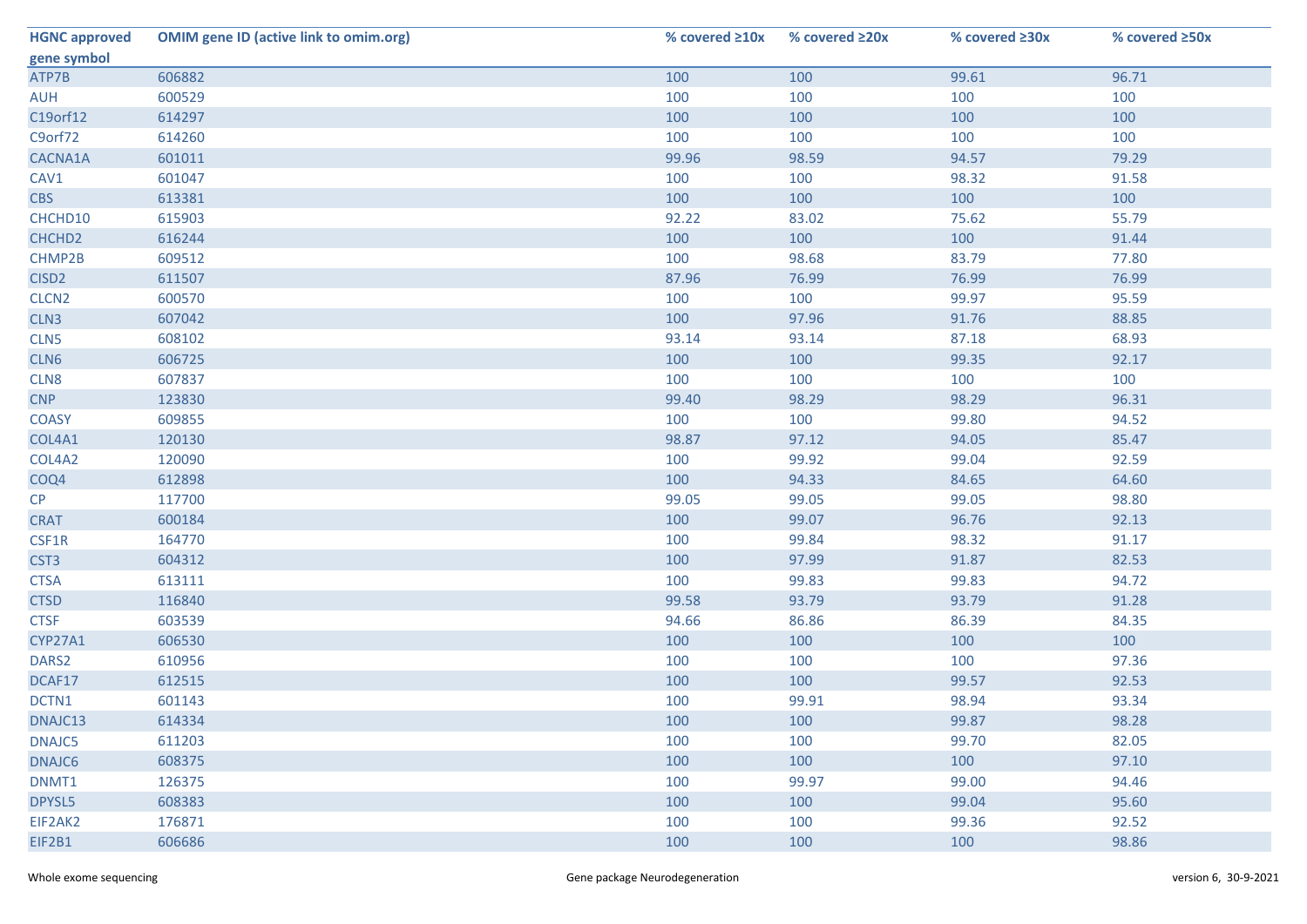| <b>HGNC approved</b> | <b>OMIM gene ID (active link to omim.org)</b> | % covered $\geq 10x$ | % covered $\geq 20x$ | % covered ≥30x | % covered ≥50x |
|----------------------|-----------------------------------------------|----------------------|----------------------|----------------|----------------|
| gene symbol          |                                               |                      |                      |                |                |
| EIF2B2               | 606454                                        | 100                  | 99.75                | 98.68          | 95.88          |
| EIF2B3               | 606273                                        | 100                  | 100                  | 100            | 100            |
| EIF2B4               | 606687                                        | 100                  | 99.73                | 96.69          | 91.24          |
| EIF2B5               | 603945                                        | 100                  | 98.89                | 97.44          | 91.34          |
| EIF4G1               | 600495                                        | 100                  | 99.47                | 98.70          | 94.28          |
| ERBB4                | 600543                                        | 100                  | 100                  | 100            | 98.75          |
| EXOSC3               | 606489                                        | 100                  | 100                  | 100            | 100            |
| FA2H                 | 611026                                        | 100                  | 95.14                | 87.98          | 73.33          |
| FBXO7                | 605648                                        | 100                  | 98.48                | 91.87          | 91.87          |
| FIG4                 | 609390                                        | 100                  | 100                  | 100            | 99.32          |
| FOLR1                | 136430                                        | 100                  | 100                  | 100            | 100            |
| FTL.                 | 134790                                        | 100                  | 100                  | 97.19          | 88.02          |
| <b>FUS</b>           | 137070                                        | 100                  | 100                  | 100            | 97.18          |
| <b>GALC</b>          | 606890                                        | 99.96                | 99.96                | 99.96          | 96.49          |
| GBE1                 | 607839                                        | 100                  | 100                  | 100            | 99.18          |
| <b>GCDH</b>          | 608801                                        | 100                  | 100                  | 100            | 97.91          |
| <b>GEMIN5</b>        | 607005                                        | 100                  | 100                  | 99.79          | 98.06          |
| <b>GFAP</b>          | 137780                                        | 100                  | 100                  | 97.71          | 84.13          |
| <b>GLA</b>           | 300644                                        | 100                  | 100                  | 100            | 97.62          |
| <b>GRN</b>           | 138945                                        | 100                  | 100                  | 100            | 99.41          |
| <b>GSN</b>           | 137350                                        | 100                  | 98.18                | 94.55          | 86.67          |
| <b>HEXA</b>          | 606869                                        | 100                  | 100                  | 100            | 99.26          |
| <b>HEXB</b>          | 606873                                        | 100                  | 97.69                | 94.61          | 88.91          |
| HNRNPA1              | 164017                                        | 100                  | 100                  | 100            | 100            |
| HNRNPA2B1            | 600124                                        | 100                  | 100                  | 100            | 98.44          |
| <b>HPDL</b>          | 618994                                        | 100                  | 100                  | 100            | 100            |
| HTRA1                | 602194                                        | 91.42                | 88.21                | 86.54          | 84.32          |
| HTRA2                | 606441                                        | 100                  | 100                  | 100            | 99.38          |
| ISCA <sub>2</sub>    | 615317                                        | 100                  | 100                  | 100            | 100            |
| ITM2B                | 603904                                        | 100                  | 100                  | 100            | 96.79          |
| JAM2                 | 606870                                        | 100                  | 91.30                | 90.99          | 85.82          |
| KARS1                | 601421                                        | 100                  | 100                  | 100            | 99.40          |
| KCTD7                | 611725                                        | 100                  | 100                  | 100            | 98.84          |
| LMNB1                | 150340                                        | 100                  | 100                  | 98.21          | 90.95          |
| <b>LRP10</b>         | 609921                                        | 100                  | 99.96                | 98.33          | 91.38          |
| LRRK2                | 609007                                        | 99.93                | 99.51                | 98.77          | 96.61          |
| <b>MAPT</b>          | 157140                                        | 95.87                | 93.06                | 90.29          | 80.08          |
| MATR3                | 164015                                        | 100                  | 100                  | 100            | 97.93          |
| <b>MECR</b>          | 608205                                        | 99.41                | 93.32                | 86.43          | 83.31          |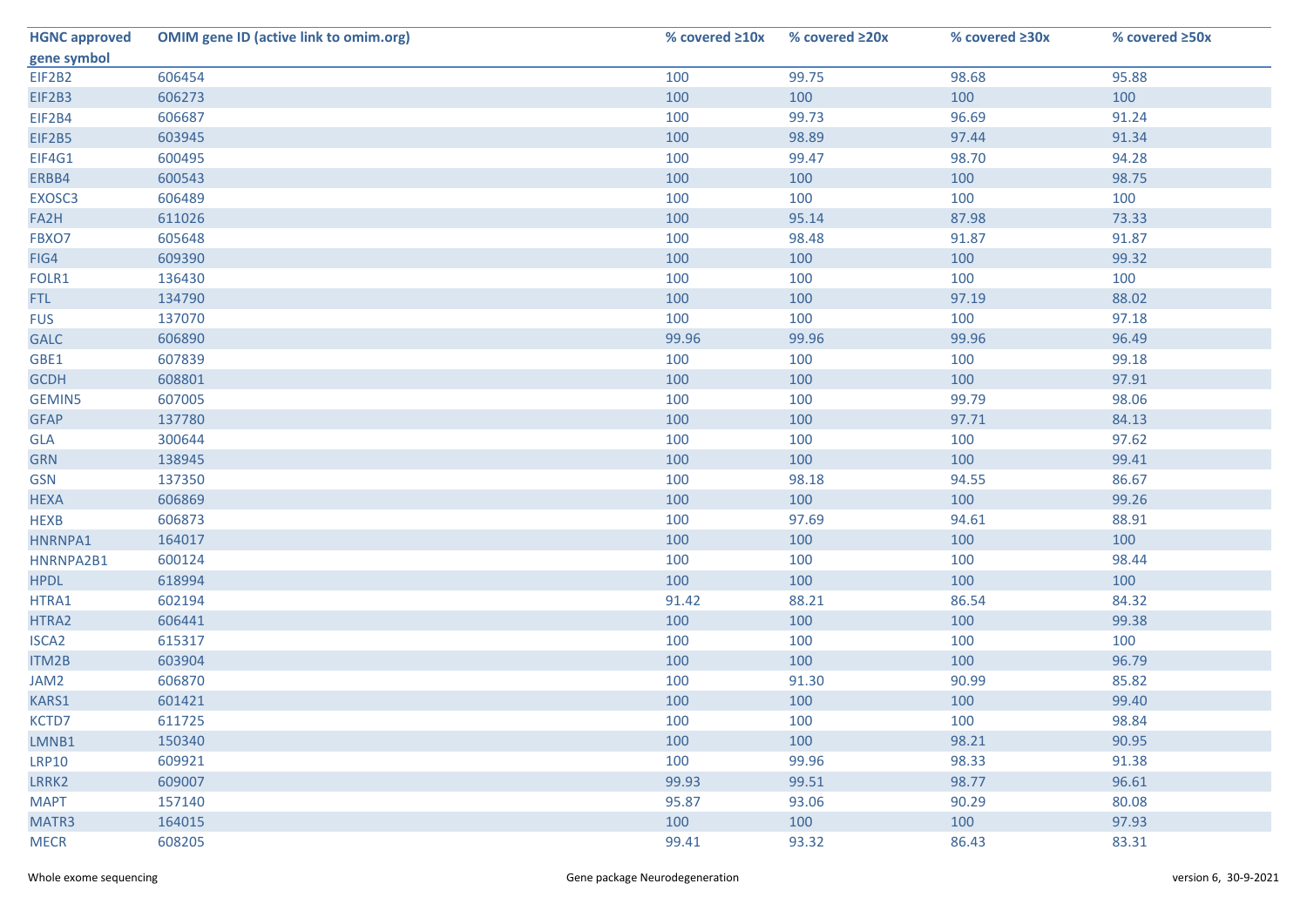| <b>HGNC approved</b> | <b>OMIM gene ID (active link to omim.org)</b> | % covered $\geq 10x$ | % covered $\geq 20x$ | % covered ≥30x | % covered ≥50x |
|----------------------|-----------------------------------------------|----------------------|----------------------|----------------|----------------|
| gene symbol          |                                               |                      |                      |                |                |
| MED20                | 612915                                        | 100                  | 100                  | 100            | 100            |
| MFSD8                | 611124                                        | 100                  | 100                  | 100            | 98.06          |
| <b>MMACHC</b>        | 609831                                        | 100                  | 100                  | 100            | 97.52          |
| <b>MTHFR</b>         | 607093                                        | 100                  | 100                  | 100            | 97.21          |
| <b>MTR</b>           | 156570                                        | 100                  | 100                  | 99.46          | 97.37          |
| <b>MYORG</b>         | 618255                                        | 100                  | 100                  | 100            | 100            |
| NARS1                | 108410                                        | 100                  | 100                  | 100            | 95.27          |
| <b>NKX6-2</b>        | 605955                                        | 100                  | 94.73                | 88.10          | 75.31          |
| NOTCH <sub>3</sub>   | 600276                                        | 99.62                | 96.10                | 93.01          | 86.69          |
| NOVA <sub>2</sub>    | 601991                                        | 93.41                | 85.25                | 79.88          | 65.84          |
| NPC1                 | 607623                                        | 100                  | 99.98                | 99.07          | 97.09          |
| NPC <sub>2</sub>     | 601015                                        | 100                  | 100                  | 100            | 100            |
| <b>NRROS</b>         | 615322                                        | 100                  | 100                  | 98.25          | 92.37          |
| <b>OPTN</b>          | 602432                                        | 100                  | 99.52                | 95.15          | 77.07          |
| PAH                  | 612349                                        | 100                  | 100                  | 100            | 100            |
| PANK <sub>2</sub>    | 606157                                        | 100                  | 100                  | 100            | 99.06          |
| PARK7                | 602533                                        | 100                  | 100                  | 100            | 96.36          |
| <b>PDGFB</b>         | 190040                                        | 100                  | 100                  | 100            | 97.03          |
| <b>PDGFRB</b>        | 173410                                        | 100                  | 100                  | 99.59          | 94.94          |
| PFN1                 | 176610                                        | 100                  | 86.96                | 79.42          | 71.18          |
| PINK1                | 608309                                        | 98.32                | 93.98                | 88.89          | 76.09          |
| PLA2G6               | 603604                                        | 100                  | 100                  | 99.74          | 96.69          |
| <b>POLG</b>          | 174763                                        | 100                  | 100                  | 99.06          | 93.20          |
| POU4F1               | 601632                                        | 79.11                | 75.29                | 72.40          | 67.54          |
| PPIL1                | 601301                                        | 100                  | 100                  | 100            | 100            |
| PPP1R21              | 618159                                        | 100                  | 100                  | 100            | 98.31          |
| PPT1                 | 600722                                        | 100                  | 100                  | 100            | 96.43          |
| PRKAR1B              | 176911                                        | 100                  | 100                  | 99.66          | 93.04          |
| <b>PRKN</b>          | 602544                                        | 100                  | 99.57                | 97.92          | 93.03          |
| <b>PRKRA</b>         | 603424                                        | 100                  | 100                  | 100            | 100            |
| <b>PRNP</b>          | 176640                                        | 100                  | 100                  | 100            | 100            |
| <b>PSAP</b>          | 176801                                        | 100                  | 100                  | 100            | 95.80          |
| PSEN1                | 104311                                        | 100                  | 100                  | 100            | 99.06          |
| PSEN <sub>2</sub>    | 600759                                        | 100                  | 99.64                | 96.63          | 85.72          |
| <b>PSENEN</b>        | 607632                                        | 100                  | 100                  | 100            | 91.46          |
| PTRHD1               | 617342                                        | 100                  | 100                  | 100            | 100            |
| QARS1                | 603727                                        | 100                  | 100                  | 100            | 98.82          |
| RARS2                | 611524                                        | 100                  | 100                  | 99.95          | 97.60          |
| REPS1                | 614825                                        | 100                  | 100                  | 100            | 98.67          |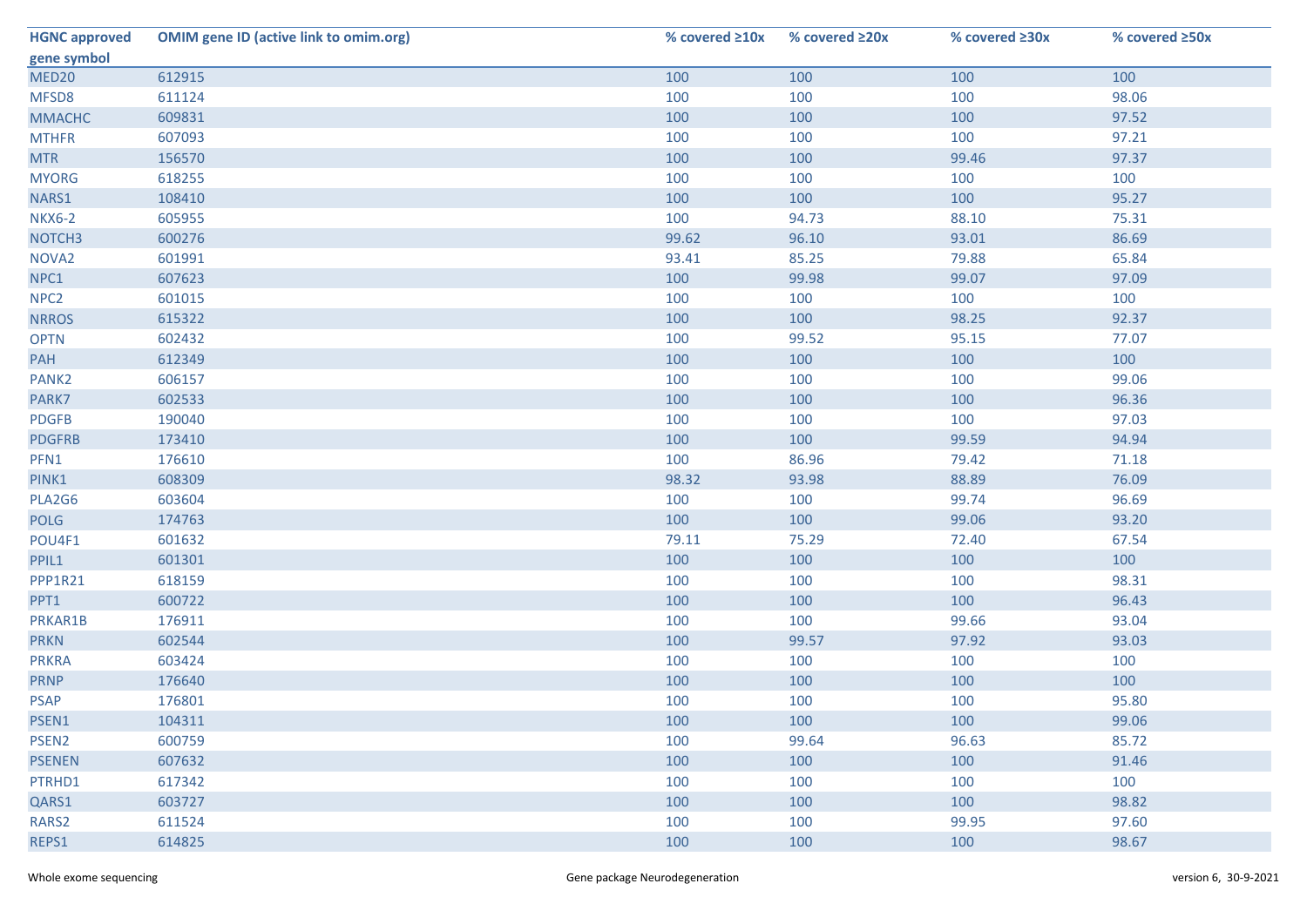| <b>HGNC approved</b> | <b>OMIM gene ID (active link to omim.org)</b> | % covered $\geq 10x$ | % covered $\geq$ 20x | % covered ≥30x | % covered $\geq$ 50x |  |
|----------------------|-----------------------------------------------|----------------------|----------------------|----------------|----------------------|--|
| gene symbol          |                                               |                      |                      |                |                      |  |
| <b>RNU7-1</b>        | 617876                                        | No coverage data     |                      |                |                      |  |
| SCN1A                | 182389                                        | 100                  | 100                  | 100            | 99.87                |  |
| <b>SDHA</b>          | 600857                                        | 100                  | 96.38                | 96.38          | 95.00                |  |
| SDHAF1               | 612848                                        | 100                  | 100                  | 100            | 84.79                |  |
| SEMA6B               | 608873                                        | 99.43                | 88.02                | 80.97          | 71.05                |  |
| <b>SEPSECS</b>       | 613009                                        | 100                  | 100                  | 100            | 99.45                |  |
| SERPINI1             | 602445                                        | 100                  | 100                  | 100            | 98.35                |  |
| <b>SETX</b>          | 608465                                        | 100                  | 100                  | 100            | 99.58                |  |
| SIGMAR1              | 601978                                        | 100                  | 100                  | 100            | 100                  |  |
| <b>SLC17A5</b>       | 604322                                        | 93.58                | 93.58                | 93.58          | 91.22                |  |
| <b>SLC20A2</b>       | 158378                                        | 100                  | 100                  | 99.58          | 94.67                |  |
| <b>SLC33A1</b>       | 603690                                        | 100                  | 100                  | 100            | 98.25                |  |
| <b>SLC39A14</b>      | 608736                                        | 97.92                | 97.92                | 97.57          | 92.59                |  |
| <b>SLC44A1</b>       | 606105                                        | 97.56                | 97.56                | 97.12          | 91.03                |  |
| SLC5A6               | 604024                                        | 100                  | 100                  | 100            | 98.12                |  |
| SLC6A3               | 126455                                        | 100                  | 100                  | 99.32          | 95.75                |  |
| SMPD1                | 607608                                        | 100                  | 100                  | 100            | 98.48                |  |
| <b>SNCA</b>          | 163890                                        | 100                  | 100                  | 100            | 100                  |  |
| <b>SNCB</b>          | 602569                                        | 100                  | 100                  | 98.21          | 72.41                |  |
| SNORD118             | 616663                                        | No coverage data     |                      |                |                      |  |
| SOD1                 | 147450                                        | 100                  | 100                  | 100            | 100                  |  |
| SORL1                | 602005                                        | 100                  | 99.65                | 99.13          | 95.99                |  |
| SPG11                | 610844                                        | 100                  | 100                  | 99.63          | 96.70                |  |
| <b>SPR</b>           | 182125                                        | 100                  | 100                  | 97.33          | 81.97                |  |
| SPTBN1               | 182790                                        | 100                  | 100                  | 99.74          | 97.38                |  |
| SQSTM1               | 601530                                        | 100                  | 100                  | 100            | 97.77                |  |
| STUB1                | 607207                                        | 100                  | 100                  | 100            | 100                  |  |
| SUMF1                | 607939                                        | 100                  | 100                  | 100            | 100                  |  |
| SYNJ1                | 604297                                        | 99.58                | 96.18                | 94.10          | 92.20                |  |
| TAF1                 | 313650                                        | 100                  | 99.89                | 99.48          | 96.46                |  |
| TANGO <sub>2</sub>   | 616830                                        | 100                  | 100                  | 100            | 97.67                |  |
| <b>TARDBP</b>        | 605078                                        | 100                  | 100                  | 100            | 100                  |  |
| <b>TBC1D23</b>       | 617687                                        | 100                  | 100                  | 99.21          | 95.94                |  |
| <b>TBCD</b>          | 604649                                        | 98.98                | 95.41                | 94.07          | 87.84                |  |
| TBK1                 | 604834                                        | 97.68                | 97.68                | 97.56          | 92.11                |  |
| <b>TBP</b>           | 600075                                        | 100                  | 100                  | 100            | 100                  |  |
| TH.                  | 191290                                        | 100                  | 98.55                | 94.77          | 85.86                |  |
| TOE1                 | 613931                                        | 100                  | 100                  | 100            | 100                  |  |
| TPP1                 | 607998                                        | 100                  | 100                  | 98.00          | 93.71                |  |